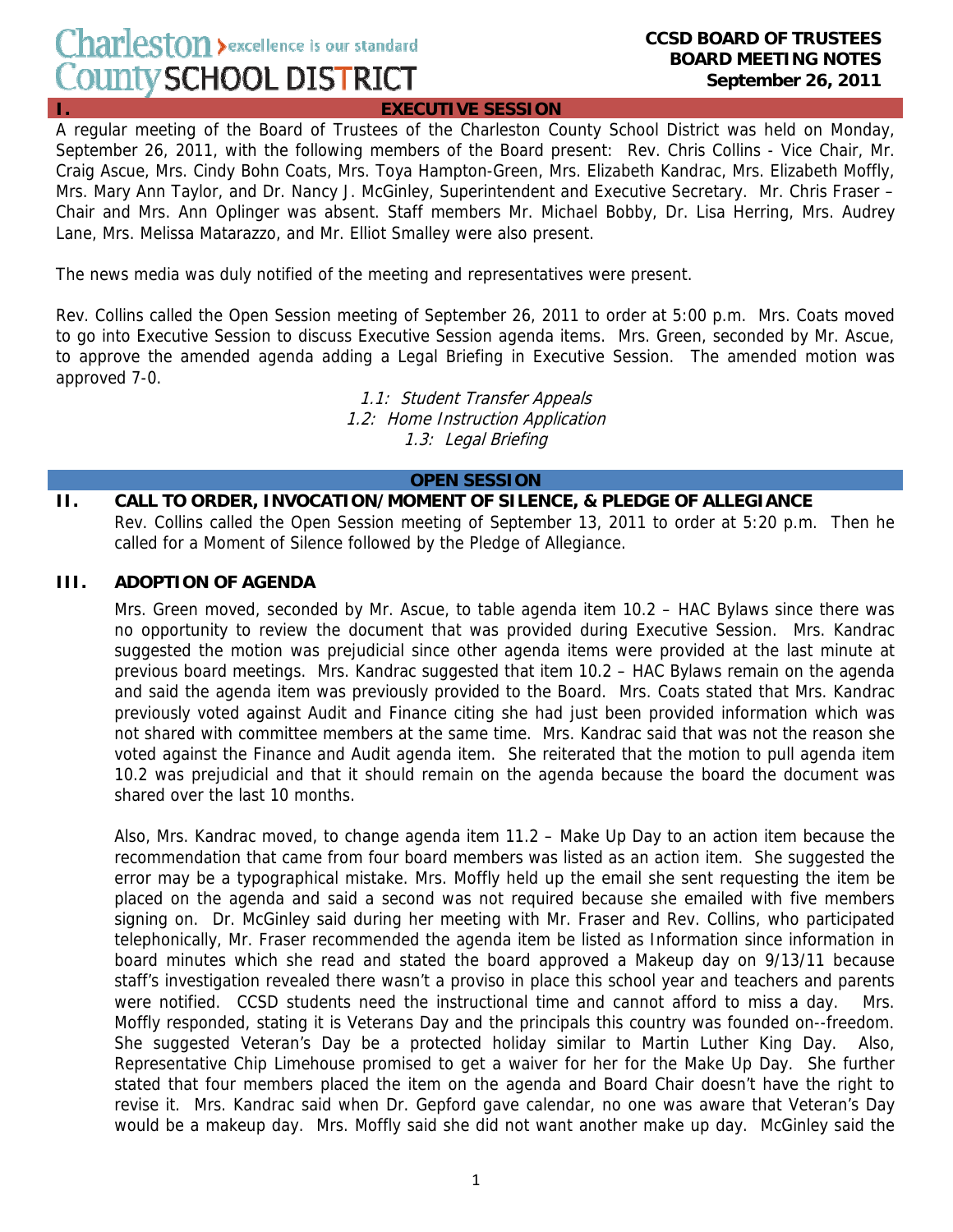board approved the calendar which listed Veteran's Day as a make up day.

The motion to Adopt the Agenda of September 26, 2011, excluding agenda item 10.2 – HAC Bylaws and not change 11.2 to action failed 4-3 (Ascue, Green, and Collins opposed).

Mrs. Coats moved, seconded by Mrs. Kandrac to change agenda item 11.2 –Make Up Day to Action. The motion was approved 5-2 (Collins and Green opposed).

Mrs. Coats moved, seconded by Mrs. Kandrac to the agenda as amended. The motion was approved 7-0.

## **IV. SPECIAL RECOGNITIONS** (20 minutes)

## **4.1: Wando High School Teacher Cadets**

The Board recognized Teacher Cadets from Wando High School. Their instructor is Ms. Betsy Wilson and their college partner is The Citadel.

## **4.2: Presentation of Reading Awards**

The Board recognized five schools that received Reading Awards:

- High School Trophy Wando HS
- Middle School Trophy Moultrie Middle
- Elementary School Charles Pinckney Elementary

## **Digital MyOn Reader Winners**

Charles Pinckney received a monetary amount for having the largest number of reading hours.

## **4.3: Behind the Scenes Hero Award**

The Board recognized Dr. Sue Holloman and Ms. Wendy Kulick for receiving the district's Behind the Scenes Hero Award.

- Dr. Holloman is a volunteer/tutor for organizing volunteers at Mt. Zion ES.
- Ms. Wendy Kulick has served as chaperone and heads up fund raising drives at Mt. Zion ES.

Dr. McGinley said these two individuals are the best ambassadors a school could have. A tutoring program at Frierson has been established as a result of the program at Mt. Zion.

## **V. SUPERINTENDENT'S REPORT**

The Superintendent updated the Board as follows:

## • **BOARD REQUESTS/UPDATES.**

- o The Board was provided with a Banking Services Solicitation—Future Fiscal Impact Correction;
- o The Board asked for and was provided with an update on our SWMBE numbers; and
- o Ms. Moffly and Mr. Ascue e-mailed questions about Powerschool Grade Errors of Calculation, which were answered in detail by Melissa Matarazzo.
- o Draft copy of five year plan Information titled Education & Development for Graduation and Employment EDGE Academies: Five-year Plan for High School Reform in Berkeley, Charleston, and Dorchester County School Districts was also provided to the Board. (Health Services, Science, Hospitality and Culinary Arts)
- o Summary of minutes and spreadsheet listing dates of Day Porter meetings and participants of meetings to follow up on concerns from Day Porters.
- **Education & Development for Graduation & Employment EDGE Academies** A fiveyear plan for High School Reform in Berkeley, Charleston, and Dorchester County School Districts to prepare students to graduate high school, succeed in career training or college, and compete in the global marketplace.
- **District Accountability and Support Sessions (DASS)** Staff wrapped up the District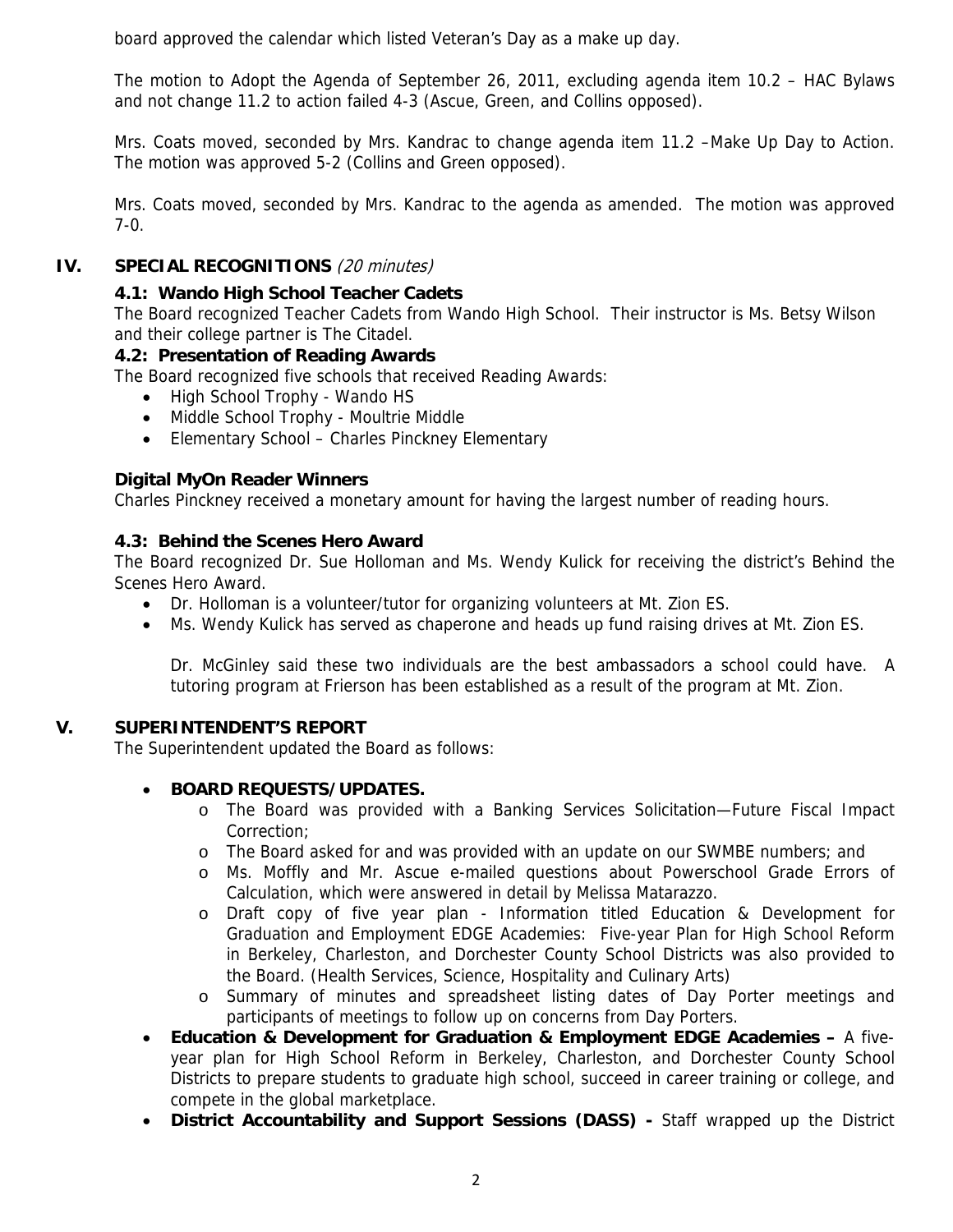Accountability and Support Sessions this week**.** Many schools made significant progress. The session allowed principals to share their plans and share their needs with staff.

- **New Plan/Expectation Requiring Monthly School Visits from Central Staff -**
- **RECENT SCHOOL VISITS**  Last week Dr. McGinley visited Laing only school that didn't make AYP has now made it. Frierson has also done better with AYP.
- **TRIDENT CAMPAIGN FINAL REMINDER**. Everyone was reminded to make contributions to the Trident United Way campaign because the deadline is before the next board meeting. An investment in Trident United Way is an investment in students and schools!
- **CCSD Awarded \$1 Million to Support Professional Development** CCSD is one of thirteen school districts across the country to receive the competitive Federal grant.

## **VI. VISITORS, PUBLIC COMMUNICATIONS (Not to exceed 30 minutes)**

- 1. Mr. Ronnie Steel, a Substitute Teacher, expressed concerns regarding a bullying at Moultrie MS. Dr. McGinley asked Mr. Martin to speak with Mr. Steel and provide a report to her.
- 2. Mr. Tony Lewis addressed the Board regarding the following issues—his request to Dr. McGinley; condition of Stoney Field stating it is deplorable and a 12 ft. ramp had to be built for kids to play; Day Porter issue – staff met Day Porters behind closed door which he considered "low down and dirty"; GCA Janitorial Service meeting an employee behind building to get his paycheck; and head start employees salaries being less now they are working for the district. Mr. Lewis said he highly recommends Mr. Andrea Woods to help district with Procurement Issue.
- 3. Mr. Kim Zalowski, a day porter, expressed concerns about the meeting with Mr. Bobby and suggested letters may not have reached Day Porters because of errors in MUNIS. She also expressed concerns related to GCA Janitorial Services.
- 4. Rev. Cliff Brown addressed the board about a program being established to help with At Risk students. Dr. McGinley referred him to Dr. Herring.

# **VII. APPROVAL OF MINUTES/EXECUTIVE SESSION AGENDA ITEMS**

## **7.1: Open Session Minutes of September 13, 2011**

Mrs. Kandrac moved, seconded by Mrs. Moffly, approval of the September 13, 2011 Board minutes. The motion was approved 7-0.

- Mrs. Kandrac suggested the following
	- o Adding a date at the bottom page 2 to show that the flow chart was revised September  $14^{\text{th}}$ .
	- o Page 3 the date on Mr. Bobby's letter should be mentioned in minutes since it was provided four days after the board requested the letter be sent to Day Porters.
	- o Page 4 7.1 should read the lower number should **not** precede the higher number.
	- o Add to item 1.4 **to** approve.
	- $\circ$  Page 5 4<sup>th</sup> paragraph Mrs. Eleanor Hardy pd should be listed as professional development
	- $\circ$  Page 9 top, new business item 12 #2 should say if the day porters wanted trustees to attend the meeting; not staff.
- Mrs. Taylor suggested the following:
	- o For the record, on page 4 item 7.2 in Executive Session 1.2 Principal on Special assignment information was received and no action was taken but a news article says funding. However a news article mentioned the district funding a portion of the salary for the principal. She is concerned about how it got in the paper if no action was taken because it sounded like the board took action. Mrs. Stoney asked Mrs. Taylor if the board minutes were correct. She said they were. However, she was curious because of what is mentioned in the news article. Also on Page 7 during the discussion about Sullivan's Island Elementary, she said she knows the school is not just for Sullivan's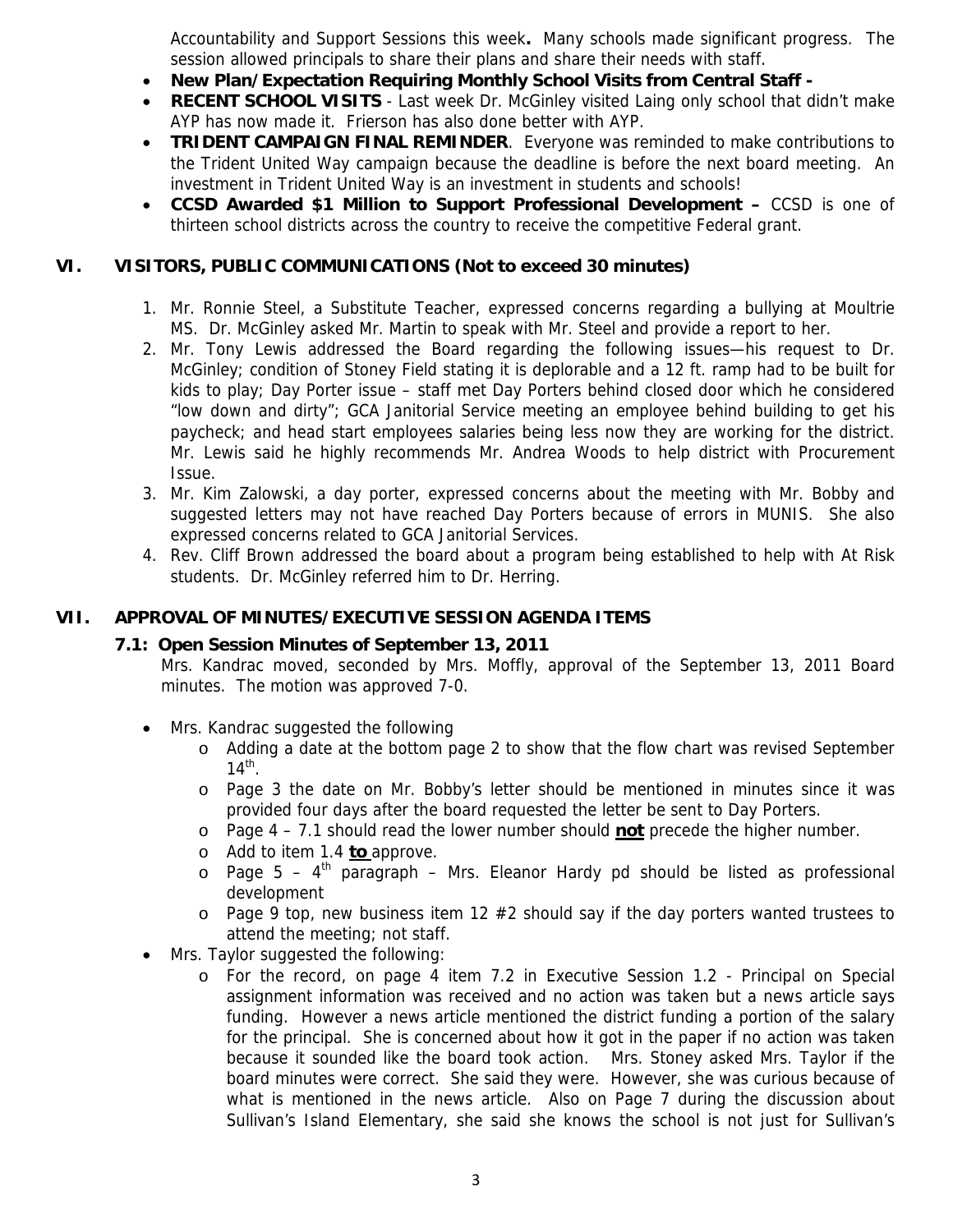Island. She doesn't like building a large school on a barrier island.

- o In reference to Mr. Ascue's statement, it should read all parents should fight for their kids.
- Mrs. Moffly suggested the following revisions
	- $\circ$  Page 7,  $2^{nd}$  sentence should say partial magnet instead of just magnet
	- o Council of Govs said growth was north of Mt. Pleasant.
	- o Regarding census numbers should read 90 for S. Island and 120 for Isle of Palms.
	- o Smaller school and dollars be reallocated to where the needs are.
- Mrs. Kandrac also said on page 6 Kandrac asked about letter from Mayor, Dr. McGinley said she didn't have a copy of the letter. Mrs. Kandrac offered a copy to the Superintendent or anyone who needs one.

# **7.2: Motions of Executive Session of September 26, 2011**

The Board approved the motion of Executive Session of September 26, 2011 as follows:

**1.1: Student Transfer Appeals** – The Board approved student transfer appeals B,C, D, E, F, G, H, I, J, K, L, M, N, O, P, Q, R & S; student transfer appeals A was denied contingent upon availability of space. The motion was approved 7-0.

# **1.2: Home Instruction Application**

The Board approved a Home Instruction Application. The motion was approved 7-0.

# **7.3: Financial Minutes of September 13, 2011** –

Mrs. Kandrac moved, seconded by Mrs. Coats approval of the September 13, 2011 Financial Minutes. The motion was approved 7-0.

# **VIII. CAE UPDATE**

# **IX. MANAGEMENT REPORT(S)**

# **9.1: Capital Projects Report – July 2011**

The Board received the Capital Projects Report of July 2011 as information.

# **9.2: SWMBE Update**

The Board received the SWMBE Update as information.

Mr. Bobby gave a brief update stating that in Oct. the next quarterly report would come to the board. Information on how the district certifies SWMBE was provided in response to the board's request.

Mrs. Taylor requested clarification on Classified and Non-Certified and Potentially Certifiable. Mr. Bobby some are certified by state; some are certified by other means. Mr. Feil said potentially certifiable was provided by one of the CM firms. Those firms are minority but have not gone to state and just needed to take that step. Mrs. Taylor said she keeps hearing that it's not done properly. Mr. Feil said some firms just need to go to the state to get certified. Then she asked how she can be sure they do it. Mr. Bobby said certified is state driven. He spoke about efforts to reach out to them if they become certified or not. If they take step, they could become certified. The only two categories are certified or have ability to become certified. The district is not shutting door on those who could possibly become certified. A few weeks ago info about outreach by way of a seminar to allow those interested in doing business in next program how to obtain a contract. It is on Oct  $20<sup>th</sup>$  at the lecture hall at Academic Magnet High. This event will be posted in The Chronicle and local news paper. Mr. Lewis is scheduled to be on David Mack Show.

Mr. Ascue said as a small local businessman and minority, he would like to see a disparity study done. He wants to see how North Charleston, City of Charleston do it and if they do a good job. Would also like to see if it reflects the population.

Rev. Collins commented on ethnic diversity. Mr. Bobby said a disparity study workshop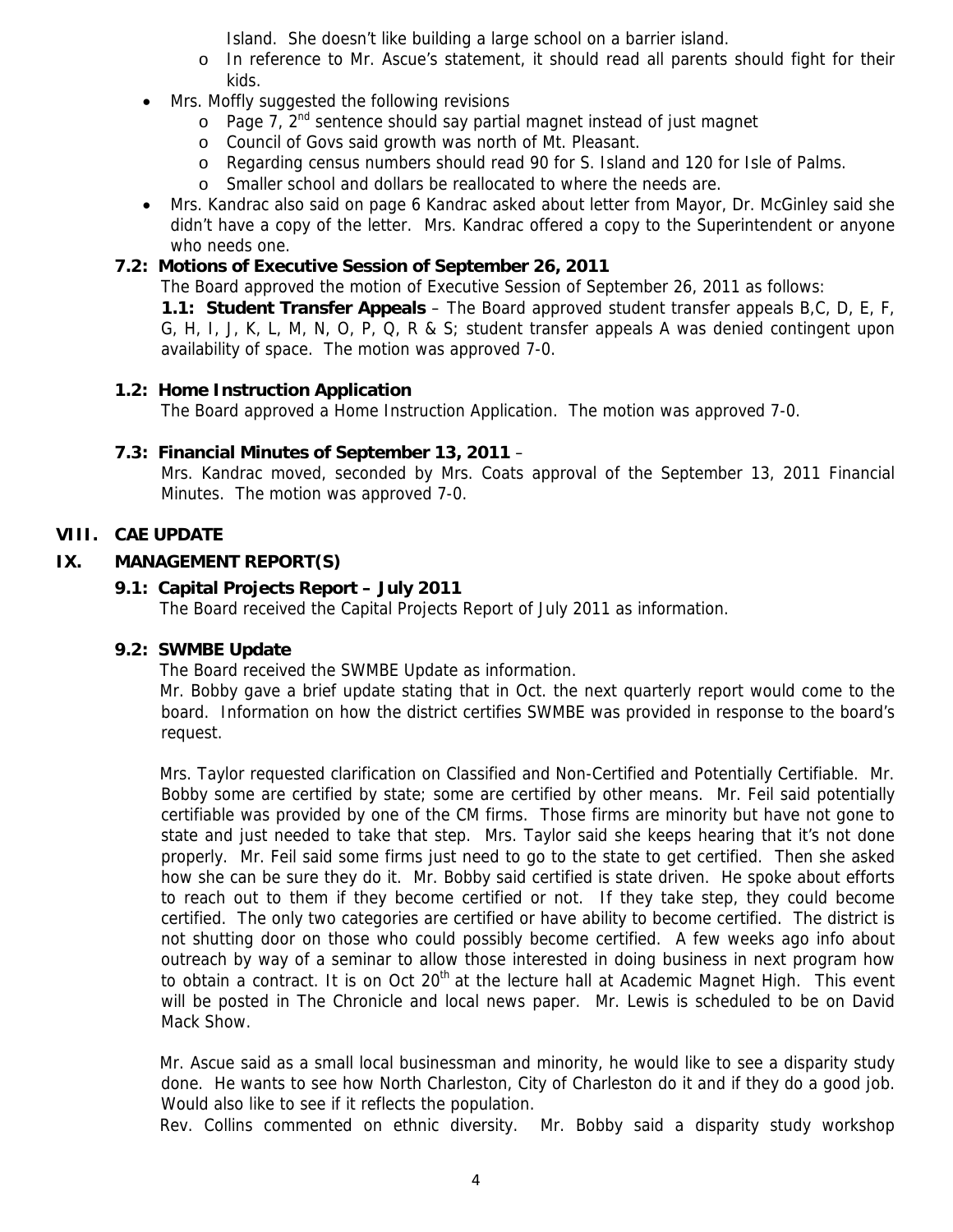discussion may be needed. Unless a disparity study is done, there are no answers. The SWMBE Report could be broken down by categories and companies during the next quarter, not Oct. quarter. Mrs. Moffly suggested the district tends to use same businesses over and over and she would like to see district take care of its own and have a more equitable process. Mr. Bobby asked Mrs. Moffly if she was referring to program Richland County uses. He would be willing to investigate. When doing local vendor preference, the board opens possibility of spending more. Board must discuss how much more would board wants to spend to use local vendors.

## **X. COMMITTEE REPORT(S)**

## **10.1: Audit & Finance Committee**

## **A. North Charleston Creative Arts Elementary Reallocation**

Mrs. Coatsmoved on behalf of the Audit and Finance Committee approval of the recommendation to reallocate \$200,000 from North Charleston Creative Arts Elementary to Facilities Capital Maintenance (FCO-FY11). The motion was approved 4-3 (Kandrac, Moffly and Taylor opposed).

Mrs. Kandrac asked about agenda item 2.1A and staff's recommendation to approve and what could happen if there are no savings? Mr. Bobby said at point where they are certain about what has and will happen. He said a little bit more may be available later and when that happens, staff will come to the board with another small reallocation. Mrs. Taylor questioned the reallocation. Mr. Bobby said the will be done without the need of this \$200,000 and there are other projects at other schools that would be needed most. Mrs. Taylor said she didn't want NCCAE program to be sacrificed. Mr. Bobby reiterated that nothing would be taken away from project commitments.

Mrs. Kandrac asked about damage by the General Contractor outlined on page 10.1-A3. Mr. Troy Williams said when mobiles were moved from one campus to another, some damage was done to roof and switches. CCSD make repairs and go back to contractor for restitution. Mrs. Kandrac said she would not support it because the amount was not provided.

Rev. asked if the unspent amount could be set aside for minority businesses. Mr. Bobby said some are reallocation of funds replacing amounts taken from GOF. Not in procurement code to say could just hire minority business for these projects.

Mrs. Taylor asked about Headstart programs make ready projects and receipt of district grant money. Mr. Bobby said when reallocation was approved, Head Start needed to open and only \$600,000 Head Start Federal money and \$1.1 million FCO was. Dr. Lee briefed the board earlier regarding same. Mrs. Moffly requested a total cost of list for the \$200,000 savings to be redistributed. Mr. Williams said list provided exceeds that amount. While the list is provided, in the future staff will bring to the board reallocations to address these projects. Mr. Bobby added that some items have been done already from General Funds and this will allow staff to take it out of Capital Funds.

Mrs. Kandrac offered an amendment to the motion to table this agenda item until list is provided. Rev. Collins said it was not necessary to table the item and Mrs. Green added that it was reviewed by the Audit and Finance Committee meeting and supported.

Mrs. Kandrac said on May 19<sup>th</sup> when she voted on it in the Audit and Finance Committee to move the item to County Board to allow the full board to do its own research.

## **B. Technical Assistance Flexibility**

Mrs. Coats moved on behalf of the Audit and Finance Committee approval of the Technical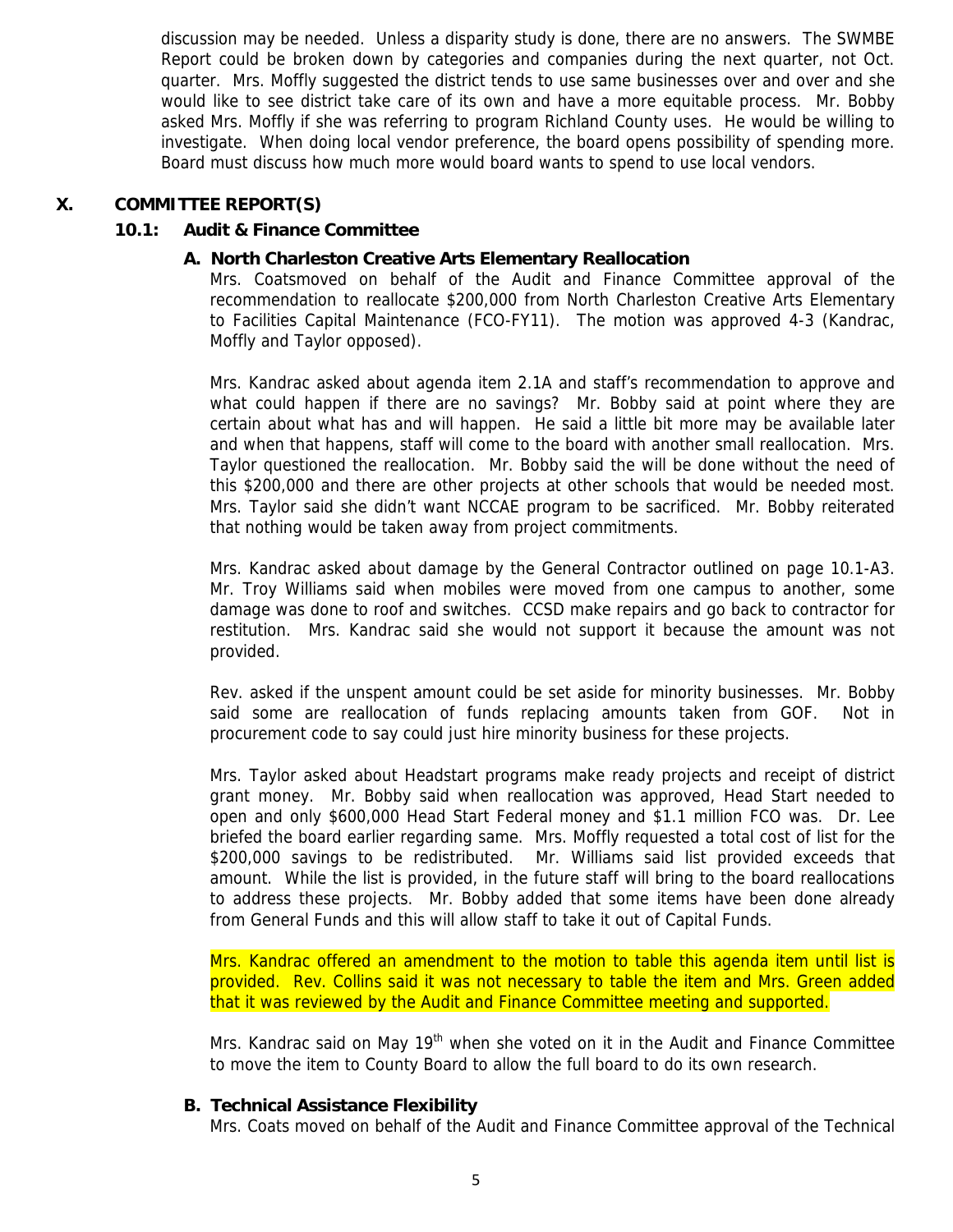Assistance Flexibility recommendation to transfer EIA categorical funds under Joint Resolution H.3642 and Provisos 1.40, 1.47, and 1A.22 for fiscal year 2011-2012. The amount to be transferred from EIA Fund 368 - Technical Assistance Funds, EIA Fund 371 – Palmetto Priority Funds to EIA Fund 338 – At Risk Student Learning is \$407,766.01. The motion was approved 6-1 (Kandrac opposed).

EM commented on under-privileged schools receiving so much funding. Questioned which at-risk schools. CA said Palmetto Priority. McGinley – Burns, SJHS, M side, Burke, NCHS. MB said process is not new to board. During budget cycle made assumptions that TA funds would be received from state. Since money was already allocated when it was determined would not receive this year, GOF was used. Asking to use unused funds from last year's TA money.

#### **C. Agreement for the 2011- 2012 School Resource Officer Program**

Mrs. Coats moved on behalf of the Audit and Finance Committee the agreements with Charleston County Sheriff's Office, City of Charleston, City of North Charleston, and Town of Mount Pleasant for the School Resource Program for the 2011 – 2012 school year. The funding amount available is \$681,000. The funding source is the 2011-2012 GOF funds for Security and Emergency Preparedness. The motion was approved 4-3 (Collins, Moffly and Kandrac opposed).

Mrs. Taylor said she wasn't sure the district was getting "the bang for the buck with SROs" and more funds were needed for guidance counselors. Mr. Bobby offered to share the evaluation of SRO program with board. Funds were budgeted for SROs earlier. The district is spending 27 cents on a dollar and getting 73 cents toward the cause. Mrs. Taylor said she is not saying all of SROs are not doing a good job. However, Guidance Counselors do a better job handling students. Dr. McGinley emphasized that Guidance Counselors are great, However, SROs play a significant role and the amount is subsidized greatly to ensure safety of staff and students. The responsibilities of SROs is not something guidance counselors could do. Mr. Jeff Scott added that Richland County is paying a lot more than CCSD and SROs have a good partnership with the district. They provide good physical support and they have community training to deal with different issues from Guidance Counselors.

Mrs. Coats said she spoke with the Mt. Pleasant Neighborhood persons and SIC to see what principals thought about it and learned they are comfortable with it. She asked about the training required for SROS. Mr. Scott said he would bring back feedback information to confirm it is done twice a year done with (police chiefs and principals).

Rev. Collins asked about the role of Student Concerned Specialists. Dr. McGinley said they have a more counseling role. Dr. Winbush added they supervise non-classroom areas. Student Concerned Specialists are advocates and can't suspend students. Rev. Collins asked if all schools needed police officers. Mr. Scott said school administrators handle discipline and principals are required to report all physical altercations to law enforcement officers. Rev. Collins suggested there is a gray area when it comes to who is referred and who is not referred. Mrs. Taylor asked if School Resource Officer have the ability to make major decisions related to students. Mr. Scott said they could arrest students. Mrs. Taylor said she is not sure the SRO presence is powerful. Mr. Scott suggested Mrs. Taylor seek advice from principals. Most principals will say they can't do without them. They make positive impact with students, connect them with special services and sometimes help them to get charges dropped. Mrs. Taylor requested a Board Workshop be arranged to help board members to learn more about SROs, their job descriptions, schools assigned to, and what they do. Dr. McGinley agreed that staff could do a workshop and share info on their professional development and share what's been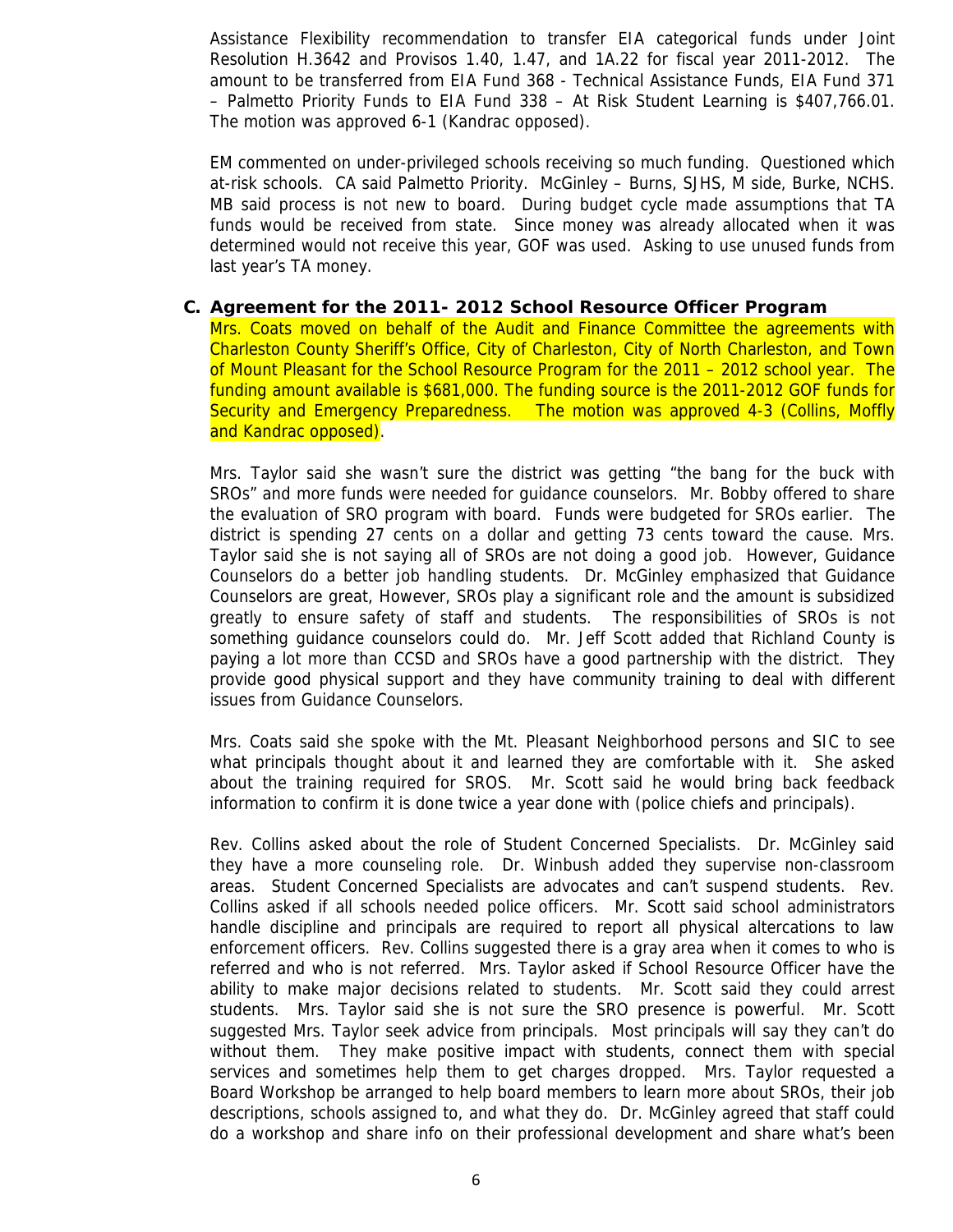done to get all school SRO on same level. Dr. Nelson is the district's parent liaison and parents can go to her with their issues. SRO is there when law violated to protect staff and students. She respectfully asked the board move the recommendation forward.

Mrs. Moffly said she has grave concerns because her children have friends who go to jail. She is concerned about safety of her kids with law enforcement in place of where they go to school. TAPE….She spoke of the many cases coming out of CCSD that shouldn't like bullying resulting in both students being arrested. If there is a drug problem at school, staff could call the police. She suggested SRO was responsible for the district lost of a small percentage of youth. She also commented on DJJ records; spoke about canine searches, and SRO interview of students without parental consent.

Rev. Collins asked staff to table and schedule a workshop prior to bringing the approval of this contract to the next board meeting. Mrs. Moffly suggested SROs be removed from schools. Mr. Ascue said principals would not be supportive of removing SROs. Discipline is needed in order to allow teachers to teach.

Mrs. Kandrac commented on metal detectors. Mr. Scott said they were issued four years ago. Last year during discussion of same topic it was required to search students for weapons. Mrs. Kandrac said she has worked in three states and good principals don't need SROs. Mr. Scott said Mrs. Beckham, who was recognized as Principal of Year, has three SROs at Wando and she also has a lot of Assistant Principals.

Dr. McGinley said she disagreed 100% with the idea of removing SROs. Foremost on the minds of parents is the safety of their children. SROs are necessary. While it could be said that some are not as effective as others with teachers, board members, and others but SRO are needed to make kids safe. Their role, Professional Development, and Deficiencies could be discussed. The alarm would be sounded if the recommendation for SROs was not approved.

Mrs. Moffly said she spoke from personal knowledge. Mrs. Kandrac said she has facts. Mrs. Coat suggested input from principals since removal of SROs would have an impact on their schools. Mr. Bobby said SROs funding was included in the budget adopted in June 2010 and SRO Officers have been serving since June. A discussion about role, responsibility could happen. However it could damage the district's partnership if non approval is considered.

Mrs. Taylor said she wants to know how many schools have SROs and how many are there, the number of arrests they make and if the SRO number increased then the district is sending negative message. The need should be less because behavior should be better, and more guidance counselors should be considered. Dr. Herring briefed the board sharing details about SROs. Mrs. Taylor requested for information on how SROs impact Academic Outcomes.

Mrs. Kandrac asked the news media to write about SROs being a critical component to safe school environment. Mrs. Moffly moved, seconded by Mrs. Kandrac to amend the SRO contract. Mrs. Green said that would be hard to do.

#### **D. Sale of General Obligation Refinancing Bond Series**

The Board received information on the Sale of General Obligation Refinancing Bond Series. No action was taken.

#### **10.2: Policy Committee**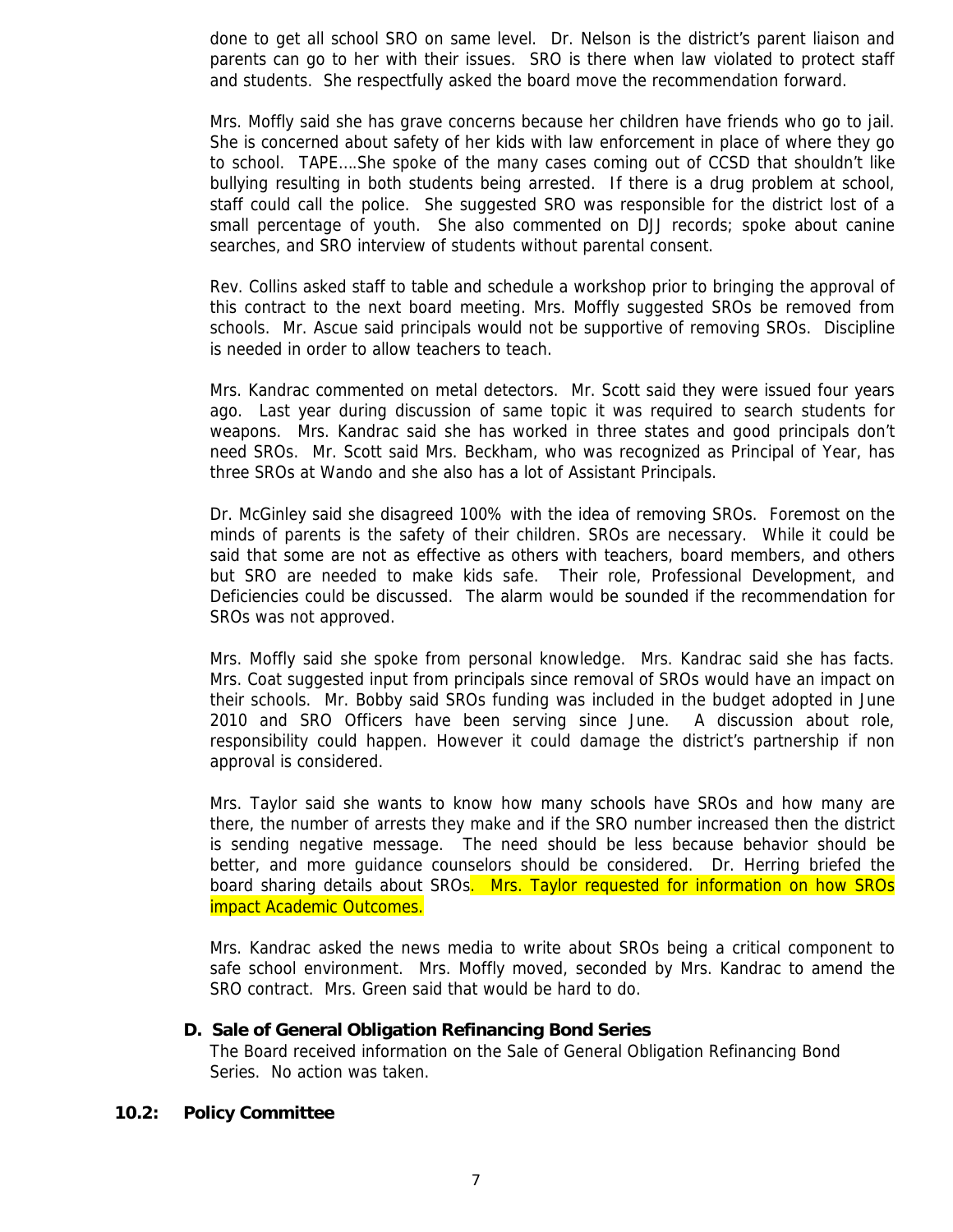## **A. HAC Committee Bylaws**

On August 8, 2011, the Board it was determined that the Health Advisory Committee Bylaws would be revised and brought back to the board. Mrs. Moffly said the bylaws have been in circulation with HAC and were updated based on state law, board policies, and Roberts Rules. She commented on the duties of the Executive Secretary and gave an overview of bylaws stating a liaison and executive secretary would be included with the list of participants.

Mrs. Green asked if an administrator would serve on the committee. Mrs. Moffly said it was not required by state law and the committee followed guidelines from Comprehensive Health Education Act as appropriate. Mrs. Coats asked if the employee would be responsible for keeping minutes and accountability. Mrs. Moffly confirmed.

Mrs. Coats moved, seconded by Mr. Ascue approval of the HAC Bylaws. The motion was approved 6-1 (Green). Mrs. Green said she was not willing to support the item because she hadn't read it yet.

## **XI. POTENTIAL CONSENT AGENDA ITEMS**

## **11.1: SCSBA Certification of Delegates for the 2011 Delegate Assembly**

Mrs. Coats moved, seconded by Mrs. Kandrac, to approve the recommendation for Mrs. Taylor and Mrs. Kandrac serve as Delegates, allocating 7 votes to each of them (total 14 votes) and Mr. Fraser to serve as an Alternate The motion was approved 7-0.

#### **11.2: Make Up Day (Moffly, Ascue, Kandrac, Collins & Taylor)** –

Mrs. Moffly led the discussion on Make Up Date. She said the holiday is important and Representative Chip Limehouse promised to get a proviso in January when Legislative Delegation returns

Dr. McGinley said in past, days before Thanks Giving were taken. However, the previous board required a survey prior to approval of final calendar and parents and teachers indicated they wanted a final day before Thanks Giving. There is also a question if Rep. Limehouse would be able to get a proviso. Mrs. Moffly said that is disrespectful to think otherwise.

Mrs. Coats read a statement indicating that educators agreed something must be done to improve education. She also stated that Rep. Limehouse said it didn't matter to him if students were in school that day or not. She said most businesses will be open on Veteran's Day. She also commented on board members who intend to close students the week of Thanks Giving during next year. Mrs. Taylor said four people didn't want to change the calendar for next year to give staff the whole week Thanks Giving off. She didn't realize when voted for Veteran's Day to be makeup day. She asked if a professional development Day could be traded off because some parents will take Veteran's Day off. She suggested a different day be identified for makeup day. McGinley said staff could bring a recommendation back to the Board. Mrs. Green moved use the makeup date shown on the calendar approved by the board and revise next year's calendar. However, Rev. Collins said the ball is in superintendent's court to determine a makeup date as long as not Veteran's Day or a Sunday. Mrs. Moffly said one day shouldn't matter. The real issue is quantity and not quality and more time doesn't mean better. Dr. McGinley requested it be delayed to allow staff to identify an alternative date, it was determined that this agenda item would be tabled until the next board meeting.

#### **XII. NEW BUSINESS**

# Name